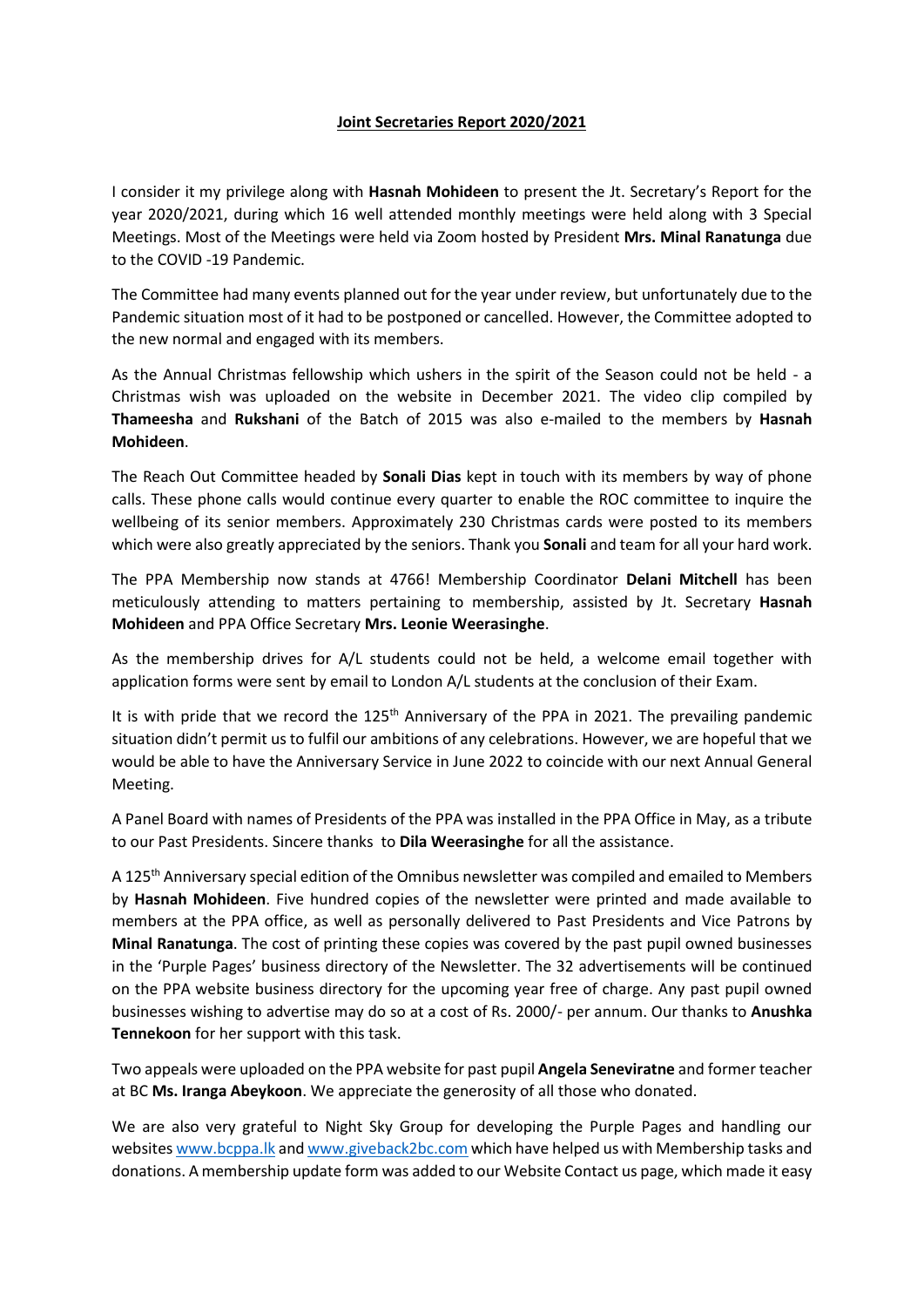for Members to send us their updates. We request all Members to make sure to send us their current email addresses, to receive our emailed circulars.

The Support a student towards school fees project was initiated, upon a request made from school to assist students who were unable to meet the payment of school fees due to the prevailing Pandemic situation. An appeal was sent out to the Members of the PPA and its overseas branches by email which received an overwhelming show of support from our Membership by way of generous donations.

Former Principal **Mrs. Lindley Jayasuriya** and former Games Captain **Mrs. Valerie Roland** were appointed as Vice Patrons. We are also grateful to **Sharika Cooray** and **Minal Ranatunga** for getting badges for Ex-Co Members, Patron and Vice Patrons during the year.

The Representative to the Board of Governors **Mrs. Shyama Perera** completed her term in 2020 and Advisor **Savithri Wijesekera** took over, as the new Board Rep of the PPA. **Shyama** continues as an Advisor on the Committee.

We welcomed **Anushka Tennekoon** onto the Committee to fill in the vacancy of Ex-co member **Sheramy Alles**.

We bid farewell to **Bishop Dhiloraj Canagasabey** and welcomed the new **Bishop of Colombo Rt. Rev. Dushantha Rodrigo**. The President and few senior members of the Committee paid a courtesy call to the new Bishop.

The farewell Service to former Principal **Ms. Sharmila Gunatilleke** was held at St. Michael & All Angels' Church. President **Minal Ranatunga** and a few senior members attended the Service.

We place on record the services of former Principal **Ms. Sharmila Gunatilleke** in steering Bishop's College to what it is today and wish her the very best in all her future endeavors.

A warm welcome to the new Principal **Ms. Chemali Herath** and Vice Principal **Ms. Chrishnika Galbadage.** We assure you of our fullest support and wish you both success in guiding our beloved school to greater heights. The President and some members of the Committee attended the induction service held at St. Michael & All Angel's Church.

## **PPA Participation in school events and projects for 2020-2021**

\*President **Minal Rantunga** read a lesson at the School Carol Service held online in December 2020 and delivered a message on Founder's Day in January 2021 during school Assembly which was also conducted online.

\*A donation of Rs. 3,099,700l- (Three Million Ninety Nine Thousand Seven Hundred) was handed over to the **Principal Sharmila Gunatilleke** on 15th January 2021 by **President Minal Rantunga**, **Vice President Niro Waidyaratne** and **Treasurer Lakmali Wickremesooriya**.

This facilitated the full year's school fees for 23 students for the year 2021.

\*A Request for Smart Devices for online learning was made by the Principal **Ms. Chemali Herath**, the Ex-co agreed to reach out to the members who had offered to assist in future projects and class reps.

A total number of 18 devices, which included 9 brand new tabs, 1 second hand tab and 8 brand new laptops have been handed over to Principal **Ms. Chemali Herath**.

Principal has acknowledged the sum of Rs. 6.5 million by the PPA towards the shortfall of fee payment of which 45 students' fees have been settled. Along with 25 students being given 25 devices - a total